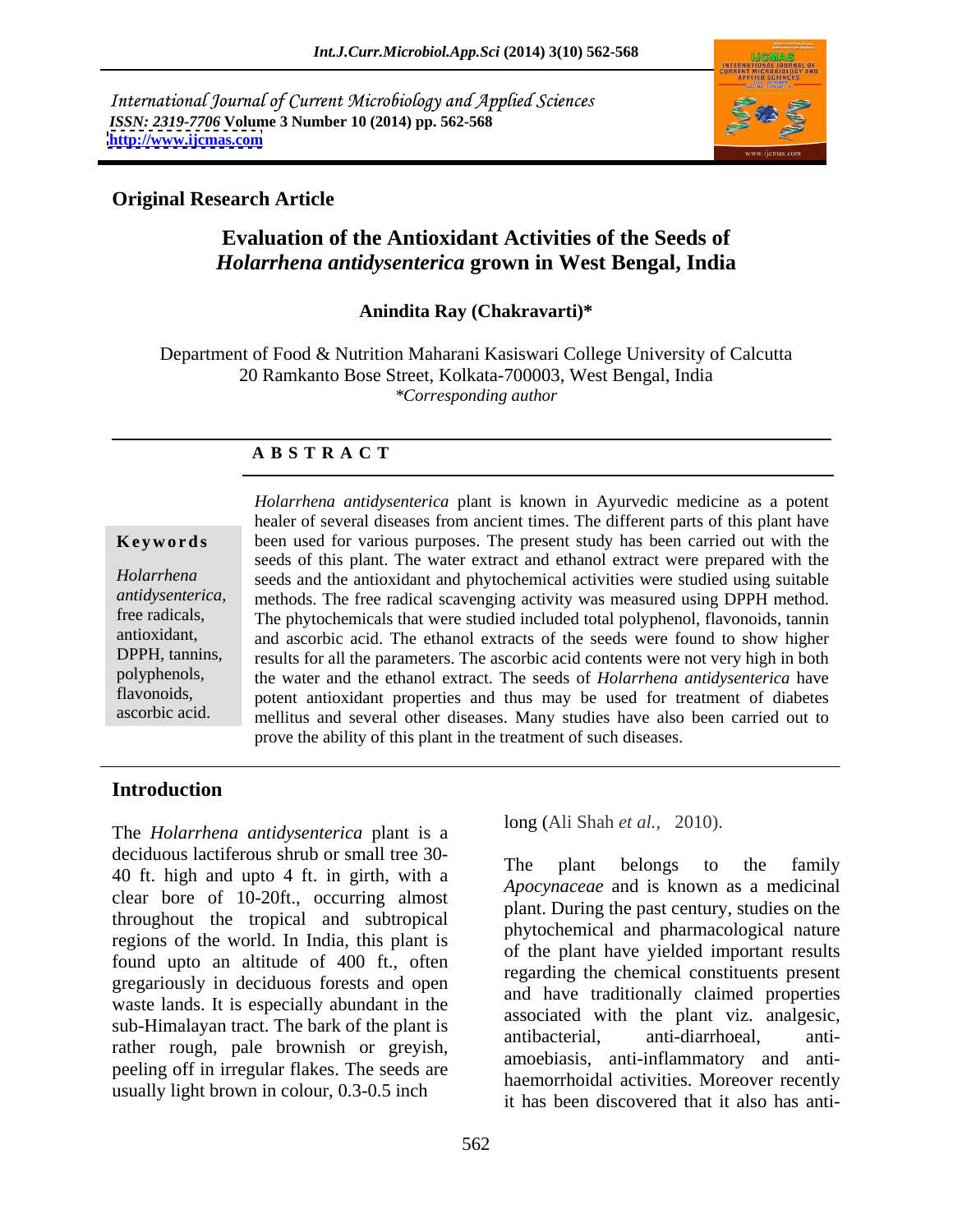Very few reports of quantitative estimation (10µg/ml). (Maneemegalai and Naveen, of different antioxidant activities of the 2010). These extracts were stored in the seeds, bark, flowers etc are available. Moreover there are variations in the antioxidant activities due to environmental **Antioxidant Measurement Assay Methods** (soil, climate) factors. This study was done to estimate the total antioxidant activity of All the experiments were performed in the water extract and ethanol extract of the triplicate using the following procedures seeds of the plant and to also find out some of the phytochemical activities as well. **1.1-diphenyl-2-picrylhydrazyl** (DPPH)

# **Materials and Methods**

The seeds were collected from in and around Kolkata, West Bengal and the experiments were performed with these seeds in the months of March and April, 2013.

picrylhydrazyl (DPPH) reagent, gallic acid, aluminium trichloride  $(AICI<sub>3</sub>)$ , butylated at hydroxytoluene (BHT), catechin and 2,6-<br>dichloroindophenol (DCIP) were used than was used a control. The % of dichloroindophenol (DCIP) were used. These were purchased from SRL India. Sulphuric acid  $(H_2SO_4)$ , sodium nitrates (Chorage *et a* (NaNO<sub>2</sub>), sodium hydroxide (NaOH), given below:  $(NaNO<sub>2</sub>)$ , sodium hydroxide  $(NaOH)$ , given below: sodium carbonate  $(Na_2CO_3)$  were purchased<br>from Merck(India). Double distilled water  $\%$  of inhibition of DPPH activity: from Merck(India). Double distilled water THE ITOIN INCREDITION INCREDITION WALLET THE TOIN INCREDIT ON THE USE WAS USED TO THE TOIN THE EXPERIMENT OF SAMPLE TO THE TOING THE TOING THE TOING THE TOING THE TOING THE TOING THE TOING THE TOING THE TOING THE TOING THE

### **Preparation of water and ethanol extracts from the seeds from the seeds**

The seeds were collected and water and ethanol extracts were prepared by mortar pestle using the respective solvents. The seeds were ground and water and ethanol extractions were done by shaking in a shaker for 24 hrs. The extracts were filtered through

malarial, anti-diabetic, antioxidant, anti- repeated thrice. The collected filtrates were urolithic, anti-mutagenic, CNS-stimulating dried at room temperature and weighed by and other properties. electronic balance, then diluted with distilled water to the desired concentration refrigerator ( $4^{\circ}$ C) for further use.

### 1,1-diphenyl-2-picrylhydrazyl **radical scavenging assay**

months of March and April, 2013. in ethanol. 250µl of DPPH solution was **Chemicals** ethanol separately) and final volume of Folin-Ciocalteu reagent, 1,1-diphenyl-2- mixtures were kept in the dark for 20 mins The antioxidant activities of extracts of the seeds were assessed by the method reported by Sasidharan *et al.* (2001) with some modifications. 0.002% DPPH was prepared mixed with 5µl of seed extracts (water and 1000µl was made up by adding ethanol. The and the optical density (OD) was measured 517 nm using Spectrophotometer (Systronics make, Model no 2202). 750µl of ethanol was used a control. The % of inhibition of DPPH activity was calculated (Chorage *et al.,* 2013) using the formula as given below:

x100

# **Total Phenolic Content Assay**

glass wool. This extraction process was  $\frac{\text{regent and moved to stand for } 22 \text{ c for } 5}{\text{mins}}$ . Then  $2 \text{ml}$  of sodium carbonate The total phenolic content was measured using Folin-Ciocalteu's reagent based on procedures given by Singleton *et al.* (1999) with some modifications. 0.5 ml of sample was mixed with 1.5 ml (1:10 v/v diluted with distilled water). Folin-Ciocalteau's reagent and allowed to stand for  $22^0C$  for 5  ${}^{0}C$  for 5 mins. Then 2ml of sodium carbonate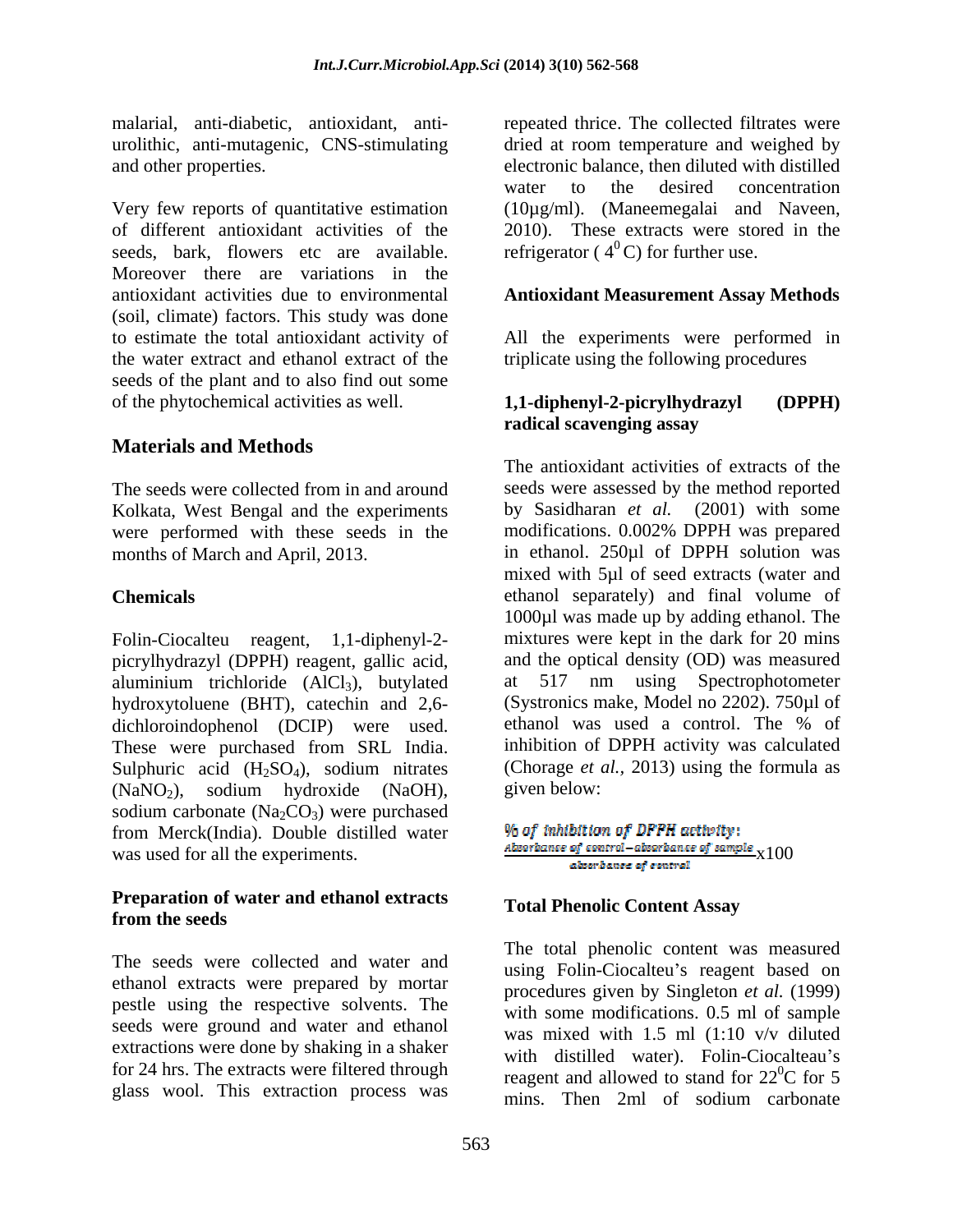$(Na_2CO_3, 7\% \text{ w/v})$  was added and the mixture were allowed to stand for another volume was made up to 5ml with distilled 90 mins and kept in the dark with intermittent shaking. Then the absorbance of 700nm after 30 min of incubation. The total the blue colour that developed was measured tannic acid content was expressed as mg of at 725 nm using Spectrophotometer tannic acid equivalent per gram of dry (Systronics make, Model no 2202). Gallic weight of the sample (Kalpana *et al.,* acid was used for constructing the standard 2013). curve  $(20-100\mu g/ml)$  and the total phenolic compound concentrations in the seed Vitamin C Assay extracts (both water and ethanol extract) were expressed per gram of dry weight ( mg

Total flavonoid content of the seed extracts bicarbonate (NaHCO<sub>3</sub>) was then added and were determined according to colorimetric dissolved. The resulting solution was finally method proposed by Zhishen *et al.* (1999), diluted to 1L with distilled water.<br>with some modifications. 0.5ml of the stand again for 6 mins. This was followed absorbance of pink colour that developed Spectrophotometer (Systronics make, Model 2202). Distilled water was used as the blank. The total flavonoid content was expressed in Statistical Analysis mg of catechin per gram of seed extract.

sample or standard solution of tannic acid (5µg/ml-40µg/ml) was mixed with 0.25ml of Folin Denis reagent and 0.50ml saturated  $Na<sub>2</sub>CO<sub>3</sub>$  solution was added to it. The water and absorbance was measured at 2013).

### **Vitamin C Assay**

GAE/g) of extract.  $\qquad \qquad \text{titrimetrically by 2,6-dichlorophenol (DCIP)}$ **Total Flavonoid Content Assay** dissolving 52mg of 2,6-dichloroindophenol Vitamin C of the seed extract was measured solution. This solution was prepared by in about 500ml of water. 42 mg sodium diluted to 1L with distilled water.

sample was mixed with 2ml of distilled 5ml of the sample or standard ascorbic acid water and 0.15 ml of sodium nitrite ( $NaNO<sub>2</sub>$  solution was taken into 250 ml of 5% w/v). This was allowed to stand for 6 Erlenmeyer flask. 2 ml of 3% mins and 0.15 ml aluminium trichloride metaphosphoric acid mixture and about 25  $(AlCl<sub>3</sub> 10\% w/v)$  was added and allowed to ml of distilled water were added to the flask by the addition of 2 ml of sodium hydroxide with DCIP solution until a permanent (NaOH 4%w/v). The final volume was made (lasting more than 30 sec) light red or pink up to 5 ml by distilled water. The reaction colour appeared. The volume of DCIP mixture was mixed thoroughly and allowed needed to oxidize the sampleand standard to stand for another 15 mins. The ascorbic acid were correlated to find out the was measured at 510nm using results were expressed in mg of ascorbic Erlenmeyer flask. 2 ml of 3% ml of distilled water were added to the flask and mixed. This mixture was then titrated ascorbic acid content in the sample. The acid per gram of extract.

# **Statistical Analysis**

**Tannin Assay** and expressed as mean ±SD. Analyses of Content of tannin in the seed extracts was ANOVA. Significant differences between determined by Folin Denis method. means were determined by Duncan's (Polshettiwar and Ganjiwale, 2007). 1ml of multiple range tests. P values less than 0.05 All the analysis were carried out in triplicate Variance were performed using one-way were considered statistically significant.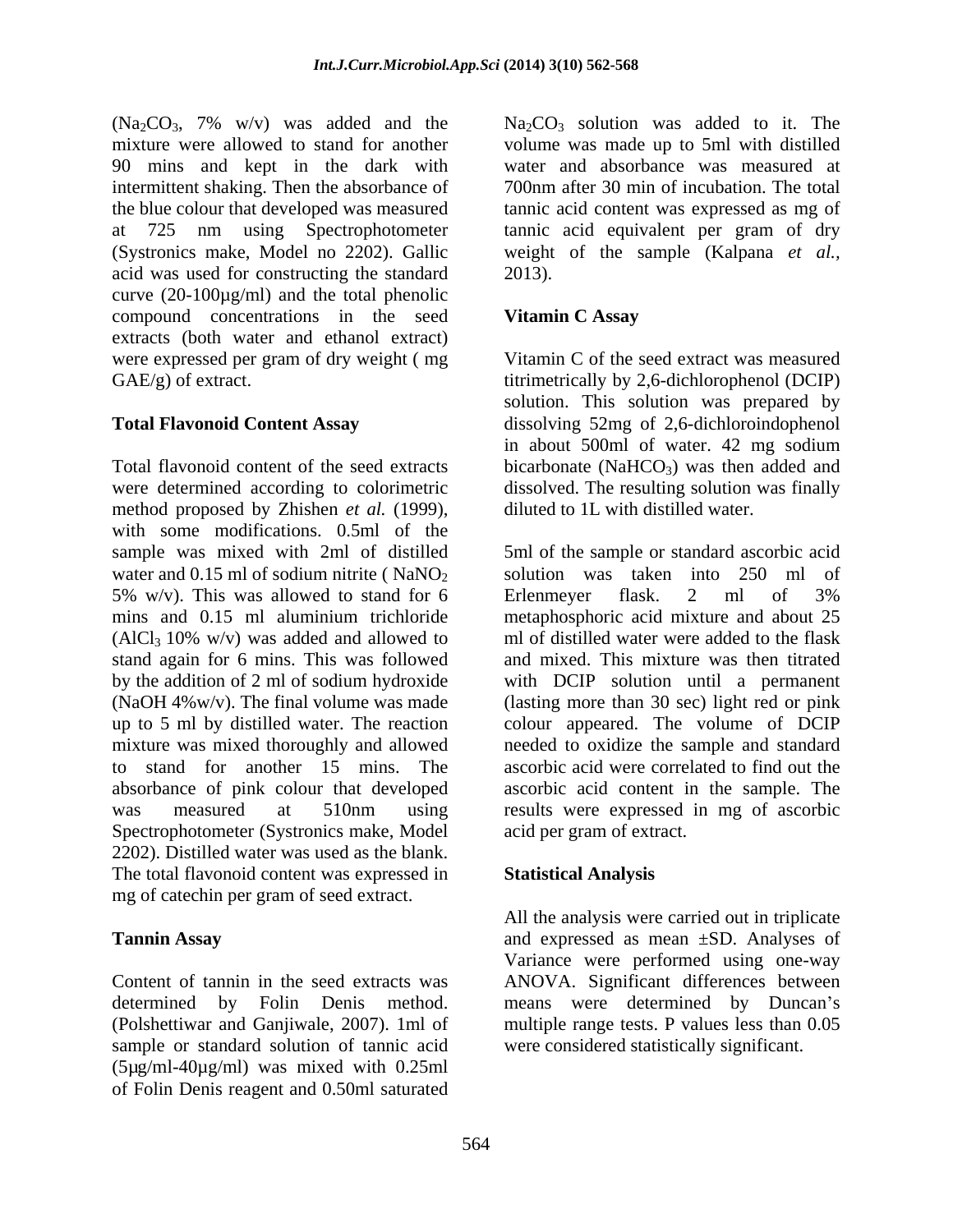In this study the antioxidant and some phytochemical activities of the water and ethanol extracts of the seeds of *Holarrhena antidysenterica* were studied and these have

The total scavenging activity of the seeds of Holerrhena antidysenterica is shown in Figure 1. The ethanol extract contains 87.32% and the water extract contains on the very high in both the extracts. The water 83.01% of scavenging activity per gram of seed. Thus it is evident that the free radical scavenging action in the ethanol extract of the seeds is somewhat higher as compared to the water extract. A similar study was carried out by Pathak *et al.* (2011).

The total polyphenol contents of the water<br>extract and ethanol extract of the seeds are different parts of *Holarrhena* extract and ethanol extract of the sseds are respectively 1.32mg/g and 5.24mg/g as shown in Figure 2. From this it is evident believed to possess anti-diarrhoea and anti-<br>that the total polyphenol content is dysentery properties (Dwivedi and Tripathi, that the total polyphenol content is dysentery properties (Dwivedi and Tripathi, significantly higher in case of the ethanol 1991). Moreover the seeds of the plant have significantly higher in case of the ethanol extract as compared to the water extract of the seeds. The total polyphenol of the bark and seeds of the same plant was evaluated

Flavonoids are important plant pigments which are now being associated with  $\frac{1}{2}$  planet particular activities. The flavonoid content al. antioxidant activities. The flavonoid content of the water extract was found to be only 1.21mg/g as compared to 1.80mg/g in the ethanol extract. So it is evident that the ethanol extract of the seed contains a higher amount of the pigment and thus has greater antioxidant activity. This has been shown in Figure 3. A similar study was carried out by Ali *et al.* (2009)

**Results and Discussion** The tannin content also shows a similar been given in Table 1. ethanol extract as shown in Figure 4. The trend as that of the other parameters i.e, the ethanol extract is found to show higher results as compared to the water extract. The water extract contains  $0.52mg/g$  of tannin as compared to 0.941mg/g of tannin in the evaluation of the tannin content was also done by Ali *et al.* (2011)

> Total ascorbic acid or vitamin C content is not very high in both the extracts. The water extract contains 0.113mg/g whereas the ethanol extract contains 0.150mg/g of ascorbic acid. Thus from the study it is evident that the seeds of the plant are not very rich in the vitamin C content. The comparison has been shown in Figure 5.

by Pandey *et al.* (2011) have also been studied under different Several studies have been conducted with different parts of *Holarrhena antidysenterica.* The seeds of the plant are believed to possess anti-diarrhoea and anti dysentery properties (Dwivedi and Tripathi, 1991). Moreover the seeds of the plant have been found to possess anti-diabetic property, proved in a number of studies especially in rats. The antioxidant property of the seeds conditions. The in vitro antioxidant activity of the ethanolic extract of the leaves of the plant was studied extensively (Ganapthy *et*  2011). The antihyperglycaemic and antihyperlipidaemic properties have also been observed in rats by the administration of the methanolic extract of the bark of this plant.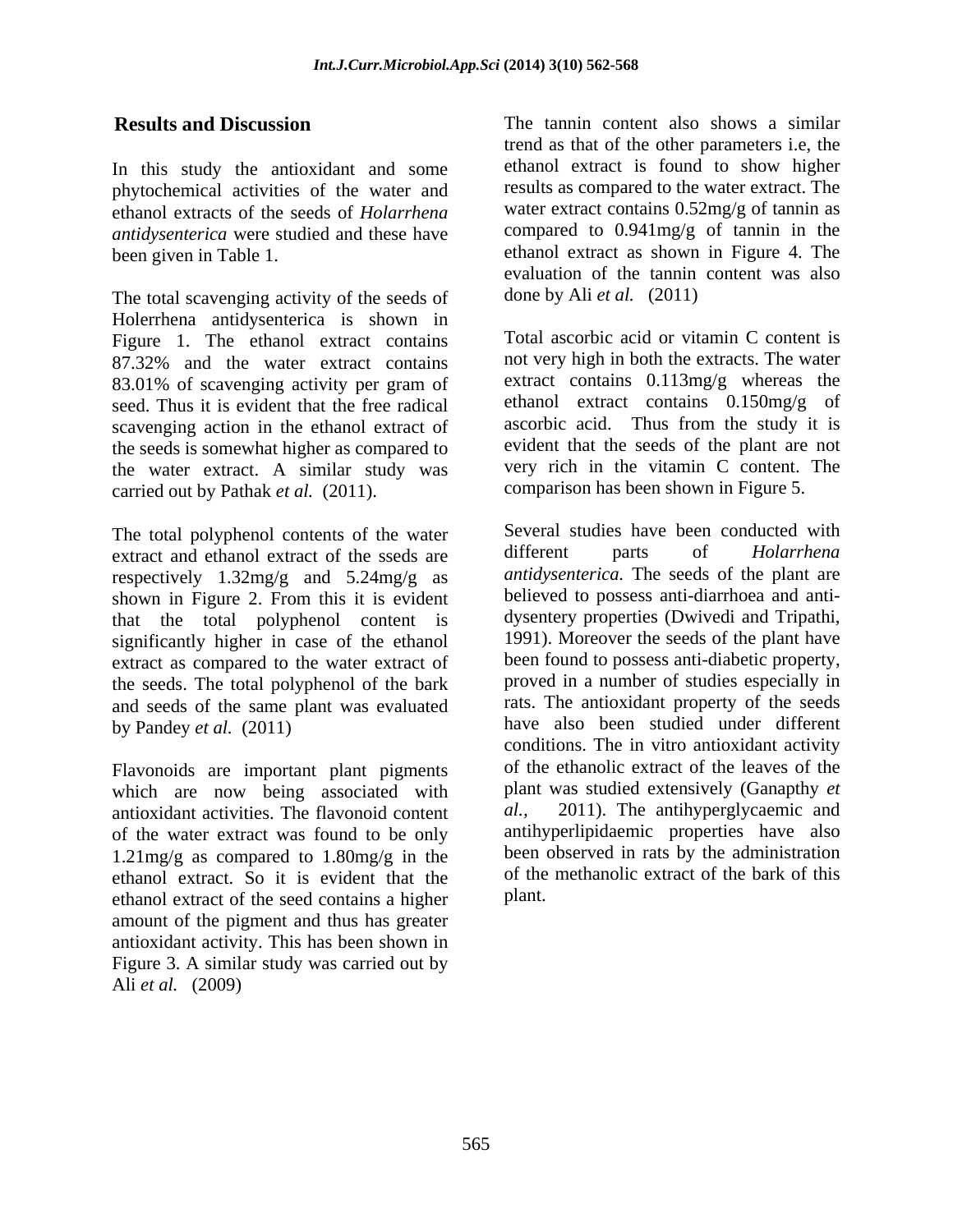**Table.1** Antioxidant and Phytochemical Activity analysis of water and ethanol extract of the seeds of *Holarrhena antidysenterica*

| Antioxidant | DPPH              | <b>Total</b>        | Flavonoid        | Tannin              | Ascorbic          |
|-------------|-------------------|---------------------|------------------|---------------------|-------------------|
| properties  | <b>Activity</b>   | Polyphenol          | <b>Content</b>   | <b>Content</b>      | acid              |
|             | % of              | $(mg/g \text{ of})$ | (mg/g of         | $(mg/g \text{ of }$ | (mg/g of          |
|             | inhibition/g      | seed $\pm SD$ )     | seed $\pm SD$ )  | seed $\pm SD$ )     | $seed \pm SD$     |
|             | of seed $\pm SD$  |                     |                  |                     |                   |
| Water       | $83.01 \pm 0.015$ | $.32 \pm 0.02$      | $1.21 \pm 0.015$ | $0.52 \pm 0.01$     | $0.113 \pm 0.005$ |
| Extract     |                   |                     |                  |                     |                   |
| Ethanol     | $87.32 \pm 0.02$  | $5.24 \pm 0.05$     | $1.80 \pm 0.005$ | $0.941 \pm 0.001$   | $0.15 \pm 0.005$  |
| Extract     |                   |                     |                  |                     |                   |





566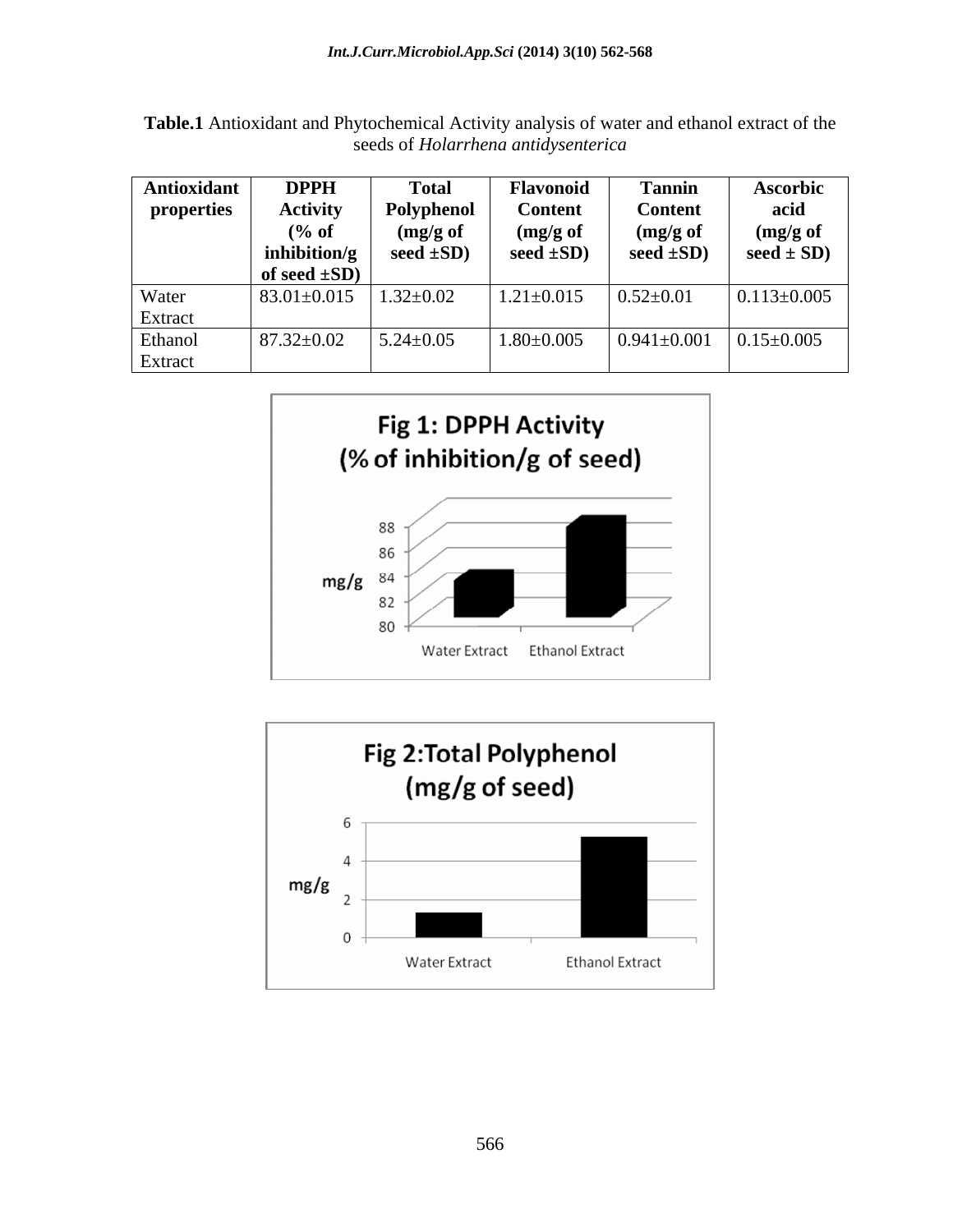